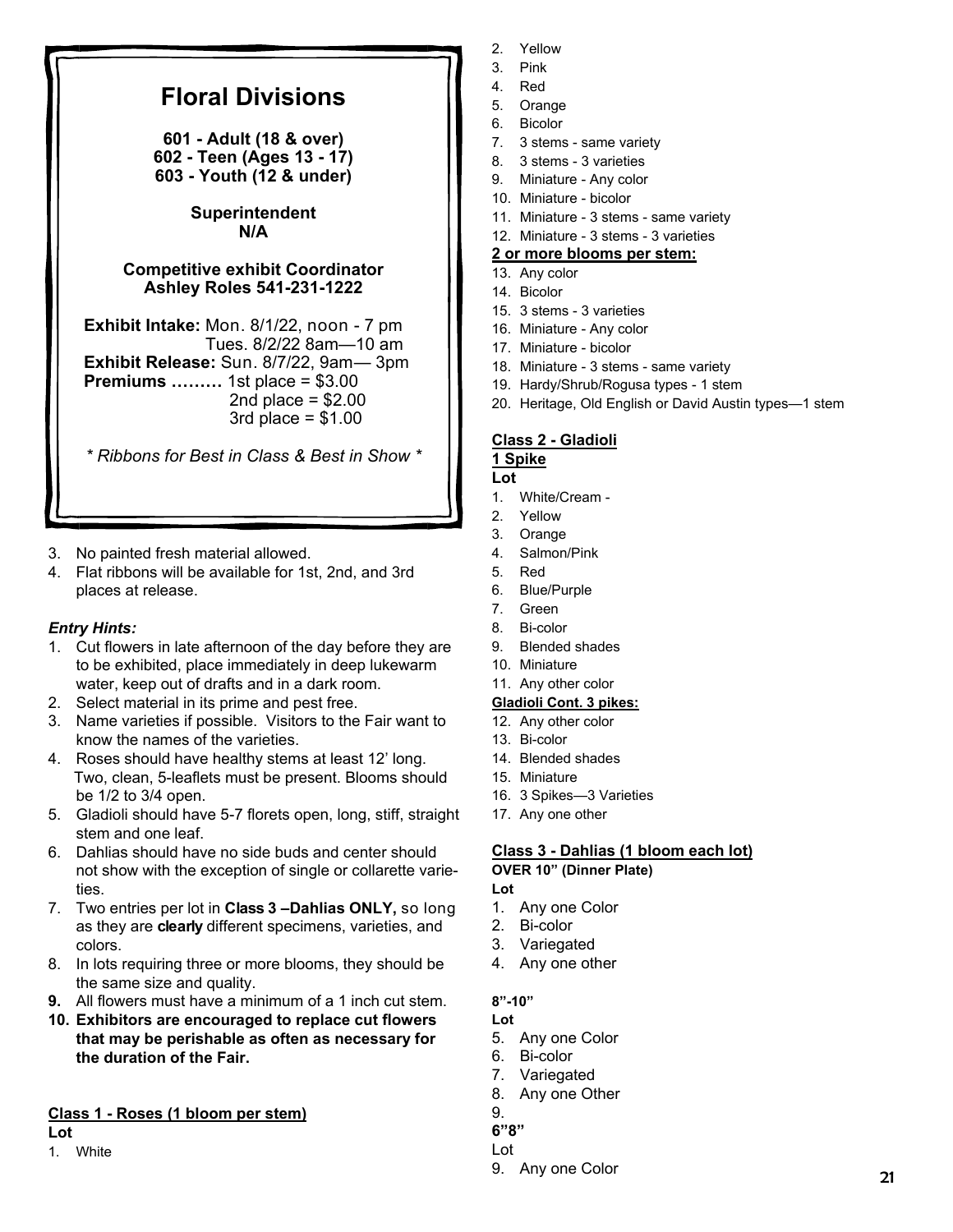- 10. Bi-color
- 11. Variegated
- 12. Any one other

## **4"-6"**

### **Lot**

- 13. Any one Color
- 14. Bi-color
- 15. Variegated
- 16. Any one other

# **2"-4"**

### **Lot**

- 17. Any one Color
- 18. Bi-color
- 19. Variegated
- 20. Any one other

#### **Pompom (Under 2") Lot**

- 21. Any one Color
- 22. Bi-color
- 23. Variegated
- 24. Any one other

# **Class 4 - Annuals**

### **Lot**

- 1. Asters 3 stems
- 2. Cleome 3 stems
- 3. Cosmos 3 stems
- 4. Dianthus 3 stems
- 5. Everlasting Dried 3 stems
- 6. Everlasting Fresh 3 stems
- 7. Larkspur 1 stem
- 8. Mallow 1 stem
- 9. Marigold (Calendula) 3 stems
- 10. Nasturtiums 6 blooms
- 11. Nicotana- 3 stems
- 12. Petunia 3 stems
- 13. Phlox 3 stems
- 14. Snapdragon 1 stem
- 15. Statice 3 stems
- 16. Stock 1 stem
- 17. Strawflower 3 blooms
- 18. Sunflower Decorative 1 stem, 1 head
- 19. Sunflower Double 1 stem, 2 heads
- 20. Sunflower Single 1 stem, 1 head
- 21. Sweet Pea 3 stems
- 22. Verbena 3 stems
- 23. Zinnia 3 blooms
- 24. Any other annual 3 blooms or stems

# **Class 5 - Perennials & Biennials**

# **Lot**

- 1. Aster 3 stems
- 2. Begonia 1 bloom
- 3. Bellflower 1 stem
- 4. Canna lily 1 stem
- 5. Canterbury bells 1 stem
- 622 Chrysanthemums 3 stems
- 7. Daisy 3 Stems
- 8. Delphinium 1 spike
- 9. Dianthus 3 stems
- 10. Echinacea (coneflower) -3 stems
- 11. Fuchsia 1 stem
- 12. Globe Thistle 1 stem
- 13. Gloriosa Daisy 3 stems
- 14. Hollyhock 1 spike
- 15. Hydrangea Lacecap 1 stem
- 16. Hydrangea Mophead (Ball) 1 stem
- 17. Hydrangea Any Other 1 stem
- 18. Liatris 3 stems
- 19. Lilies 1 stem
- 20. Pansies minimum of 1" stem 6 stems
- 21. Phlox 1 spike minimum of 6 blooms
- 22. Strawflower 3 blooms
- 23. Violas minimum of 1" stem 6 stems
- 24. Yarrow 1 stem
- 25. Any one other

### **PLANTS**

### **Class 6 - Patio Plants in Moveable Containers Lot**

- 1. Begonia tuberous
- 2. Begonia fiberous
- 3. Foliage plants
- 4. Fuchsia
- 5. Geranium scented
- 6. Succulents 1 plant
- 7. Succulents 3 or more plants in one container
- 8. Herbal garden 3 or more plants in one container
- 9. Any one other

# **Class 7 - Houseplants**

# **Lot**

- 1. African violet
- 2. Begonia Rex
- 3. Cactus desert type
- 4. Cactus jungle type
- 5. Orchids
- 6. Succulents
- 7. House plant collection 5 plants any type

1. *Artistic arrangements to be comprised predominately of* 

8. Any one other

### **Class 8 - Container Garden**

**Lot** 

**Lot** 

- 1. Cactus 2. Foliage plants
- 3. Succulents
- 4. Mixed plants

3. Terrariums 4. Any one other **ARRANGEMENTS** 

*Entry Hints* 

5. Any one other

**Class 9 - Containers** 

1. Using rock as a container 2. Novelty container - planted